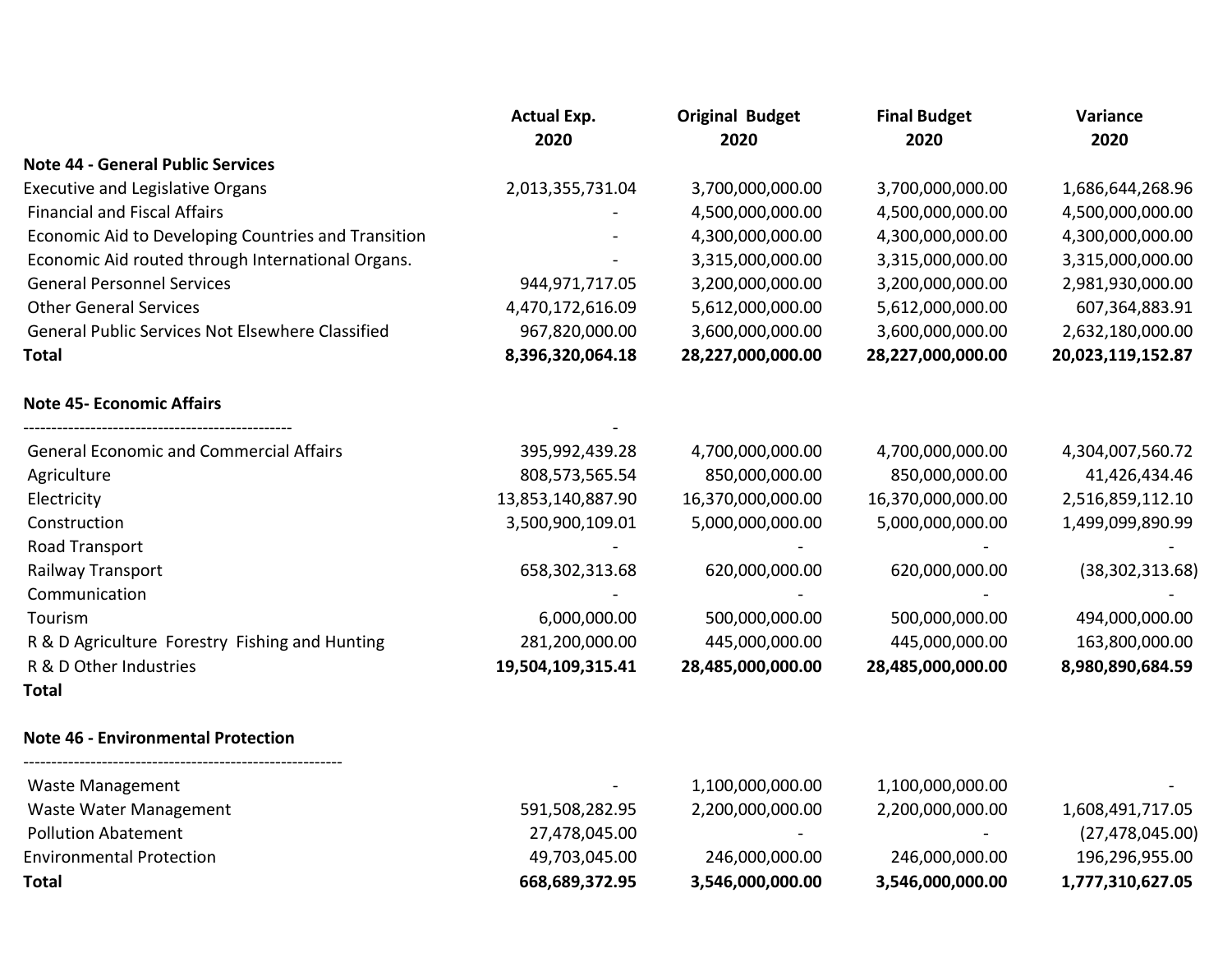## **Note 47 - Housing and Community Amenities**

--------------------------------------------------------

| <b>Housing Development</b>                 | 3,473,006,373.68  | 2,350,000,000.00  | 2,350,000,000.00  | (1, 123, 006, 373.68) |
|--------------------------------------------|-------------------|-------------------|-------------------|-----------------------|
| <b>Community Development</b>               | 81,691,602.23     | 200,000,000.00    | 200,000,000.00    | 118,308,397.77        |
| <b>Water Supply</b>                        | 233,958,478.40    | 4,145,000,000.00  | 4,145,000,000.00  | 3,911,041,521.60      |
| Housing and Community Amenities N.E.C.     | 6,539,067,012.36  | 8,219,000,000.00  | 8,219,000,000.00  |                       |
| <b>Total</b>                               | 10,327,723,466.67 | 14,914,000,000.00 | 14,914,000,000.00 | 2,906,343,545.69      |
| Note 48 - Health                           |                   |                   |                   |                       |
| <b>General Medical Services</b>            | 41,050,000.00     | 4,100,000,000.00  | 4,100,000,000.00  | 4,141,050,000.00      |
| <b>Paramedical Services</b>                |                   | 400,000,000.00    | 400,000,000.00    | 400,000,000.00        |
| <b>General Hospital Services</b>           | 386,550,000.00    | 3,600,000,000.00  | 3,600,000,000.00  | 3,986,550,000.00      |
| <b>Public Health Services</b>              | 4,000,000.00      | 2,000,000,000.00  | 2,000,000,000.00  | 2,000,000,000.00      |
| <b>Total</b>                               | 431,600,000.00    | 10,100,000,000.00 | 10,100,000,000.00 | 10,527,600,000.00     |
| Note 48a - Health                          |                   |                   |                   |                       |
| Covid-19 Support Fund Utilisation          | 592,176,770.09    | 2,850,000,000.00  | 2,850,000,000.00  | 2,257,823,229.91      |
| Note 49 Recreation Culture and Religion    |                   |                   |                   |                       |
| <b>Rehabilitation of Gusau Motel</b>       | 849,882,255.00    | 850,000,000.00    | 850,000,000.00    | 117,745.00            |
| Equiping firm section, purchase of camaras | 91,040,000.00     | 100,000,000.00    | 100,000,000.00    | 8,960,000.00          |
| Renovation of zakkat offial offices        | 314,000,000.00    | 320,000,000.00    | 320,000,000.00    | 6,000,000.00          |
| fencing of cemeteries state wide           | 97,000,000.00     | 100,000,000.00    | 100,000,000.00    | 3,000,000.00          |
| purchase of custume materials for drama    | 19,616,245.00     | 20,000,000.00     | 20,000,000.00     | 383,755.00            |
| purchase of public address vans (2no)      | 57,649,243.00     | 60,000,000.00     | 60,000,000.00     | 2,350,757.00          |
| procrument of uniforms                     | 47,300,000.00     | 50,000,000.00     | 50,000,000.00     | 2,700,000.00          |
| construction of stores at emirate council  | 4,450,000.00      | 5,000,000.00      | 5,000,000.00      | 550,000.00            |
| Construction of open air Theathe at Gusau  | 19,062,257.00     | 20,000,000.00     | 20,000,000.00     | 937,743.00            |
| <b>Total</b>                               | 1,500,000,000.00  | 1,525,000,000.00  | 1,525,000,000.00  | 25,000,000.00         |
| Note 50 - Education                        |                   |                   |                   |                       |
| <b>Primary Education</b>                   | 26,636,905.82     | 5,400,000,000.00  | 5,400,000,000.00  | 5,426,636,905.82      |
| Lower Secondary Education                  | 26,636,905.82     | 3,500,000,000.00  | 3,500,000,000.00  | 3,526,636,905.82      |